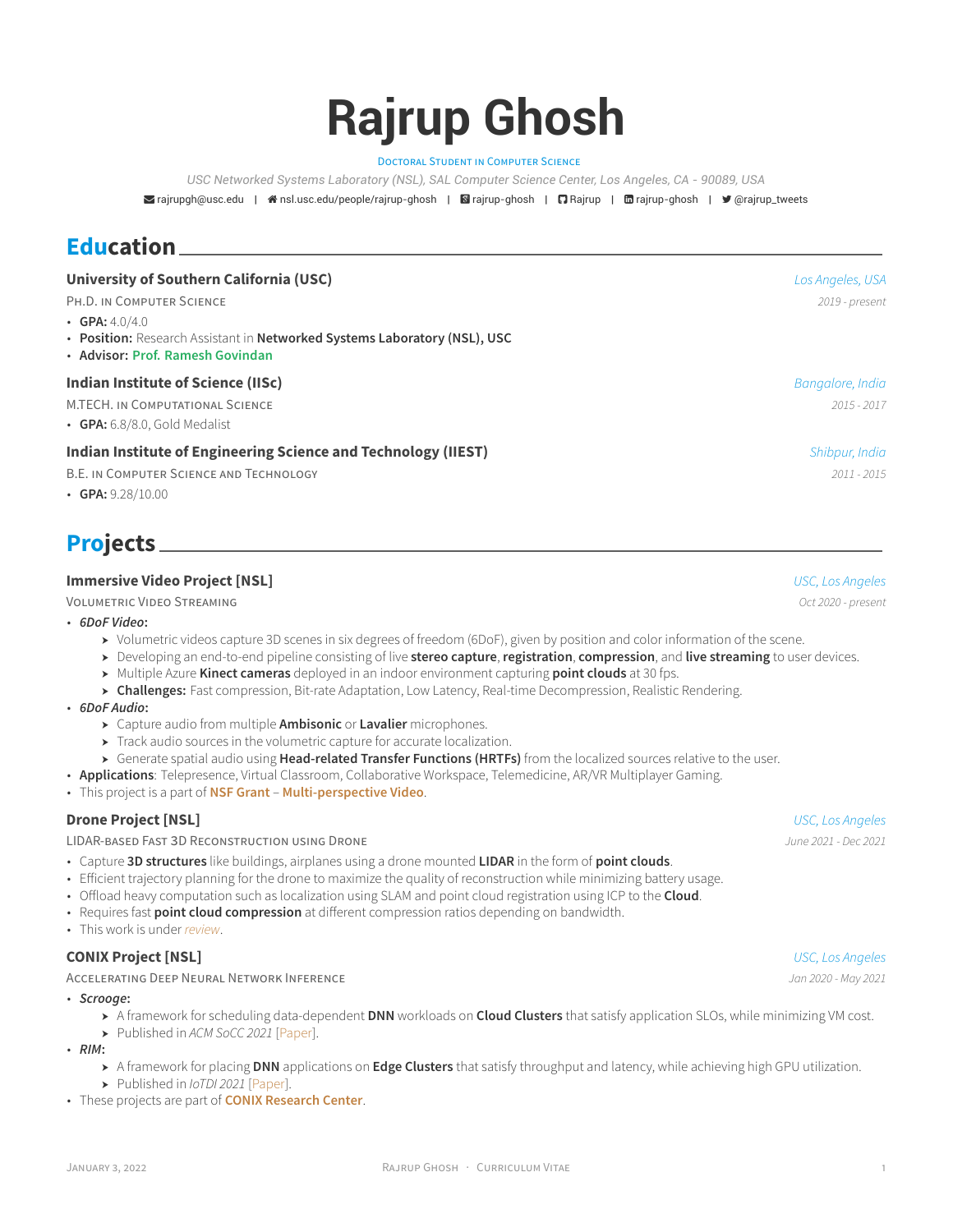#### **Masters Thesis [\[DREAM:Lab](http://dream-lab.cds.iisc.ac.in/)]** *IISc, Bangalore*

DISTRIBUTED SCHEDULING OF EVENT ANALYTICS ACROSS EDGE AND CLOUD *Jan 2016 - June 2017*

- The thesis focused on efficient static and dynamic **scheduling** of distributed run-time query plans for complex event processing.
- Designed **algorithms** to map user queries on heterogeneous resources such as **Edge devices** (Raspberry Pi) and **Cloud VMs** (Azure) to meet constraints like compute latency, network bandwidth, and energy capacity of the resources.
- Published in *ACM TCPS 2018* [\[Journal](https://dl.acm.org/citation.cfm?id=3140256)] and *CCGRID 2018* [\[Conference Paper](https://ieeexplore.ieee.org/document/8411011)].
- This project was a part of **[IISc Smart Campus Project](https://cps.iisc.ac.in/iisc-smart-campus/)**.

#### **Undergraduate Thesis** *IIEST, Shibpur*

IMPLEMENTATION OF A NAVIGATION SCHEME FOR A UAV EMPLOYED TO MEASURE AIR QUALITY *June 2014 - May 2015*

- Proposed a novel **dispersion model** for air pollutants (particularly, aerosols) that can help in estimating pollution concentration at different scales for a geographical region.
- Measurement of air quality parameters using our designed **quad-copter** around Shibpur Industrial Area, West Bengal, India.
- This project was in collaboration with **West Bengal Pollution Control Board**.

# **Selected Publications**

| <b>Fresco: Fast, High-quality 3D Reconstruction</b>                                                                                                                  | Submitted       |
|----------------------------------------------------------------------------------------------------------------------------------------------------------------------|-----------------|
| F. AHMAD, C. SHIN, R. GHOSH, J. D'AMBROSIO, E. CHAI, K. SUNDARESAN, R. GOVINDAN<br>• Under Review                                                                    | Dec 2021        |
| <b>Scrooge: A Cost-Effective Deep Learning Inference System</b>                                                                                                      | <b>SoCC</b>     |
| Y. HU, R. GHOSH, R. GOVINDAN<br>• SoCC 2021 - 12 <sup>th</sup> ACM Symposium on Cloud Computing, URL: Paper                                                          | 1-3 Nov 2021    |
| <b>Rim: Offloading Inference to the Edge</b>                                                                                                                         | <b>IoTDI</b>    |
| Y. HU, W. PANG, X. LIU, R. GHOSH, B. KO, W. LEE, R. GOVINDAN<br>• IoTDI 2021 - $6th$ ACM/IEEE Conference on Internet of Things Design and Implementation, URL: Paper | 18-21 May 2021  |
| Adaptive Energy-Aware Scheduling of Dynamic Event Analytics across Edge and Cloud<br><b>Resources</b>                                                                | <b>CCGRID</b>   |
| R. GHOSH, S. P. R. KOMMA, Y. SIMMHAN<br>• CCGRID 2018 - 18 <sup>th</sup> IEEE/ACM International Symposium on Cluster, Cloud and Grid Computing, URL: Paper           | 1-4 May 2018    |
| Distributed Scheduling of Event Analytics across Edge and Cloud                                                                                                      | <b>ACM TCPS</b> |
| R. GHOSH, Y. SIMMHAN                                                                                                                                                 | Sep 2018        |
| • ACM Transactions on Cyber-Physical Systems (TCPS), URL: Article                                                                                                    |                 |

### **Experiences**

#### **DMX Group, Microsoft Research** *Microsoft Research, Redmond*

RESEARCH INTERNSHIP - [KRISHNA CHINTALAPUDI](https://www.microsoft.com/en-us/research/people/krchinta/) *June 2020 - Aug 2020*

• Greedy layer-by-layer neural network training for tasks such as image classification, detection, and segmentation. (Ongoing)

- Developed segmentation-based **person tracking** using body parts-based re-identification.
- Conceptualized **automated model training** for machine learning systems deployed in production pipelines.

#### **Advanced Technology Lab, Samsung R&D Institute India** *Samsung R&D Institute India*

LEAD ENGINEER (RESEARCH POSITION) *July 2017 - July 2019*

• Built **on-device Neural Network**-based solutions for smartphone keyboard applications like Swipe, Auto-correct and Emoji Prediction.

• Developed applications over **Blockchain** - User Authentication System for smart building and peer-to-peer payment system.

• Developed an **IoT Query Engine** to perform data fusion on home appliance data stored across different SQL and NoSQL datastores.

#### **Crypto Research Lab, IIT Kharagapur** *IIT Kharagpur*

#### SUMMER INTERNSHIP - [PROF. DIPANWITA ROY CHOWDHURY](http://www.facweb.iitkgp.ac.in/~drc/) *Sum. 2013, Sum. 2014*

- Cryptanalysis of a light-weight hash function PHOTON using **fault-based attack** technique similar to Diagonal Faults for AES. A similar technique was applied for a SHA-3 Finalist hash function GROSTL.
- Studied the design and cryptanalysis of SHA-3 standard Keccak Hash Function for reduced round attacks.